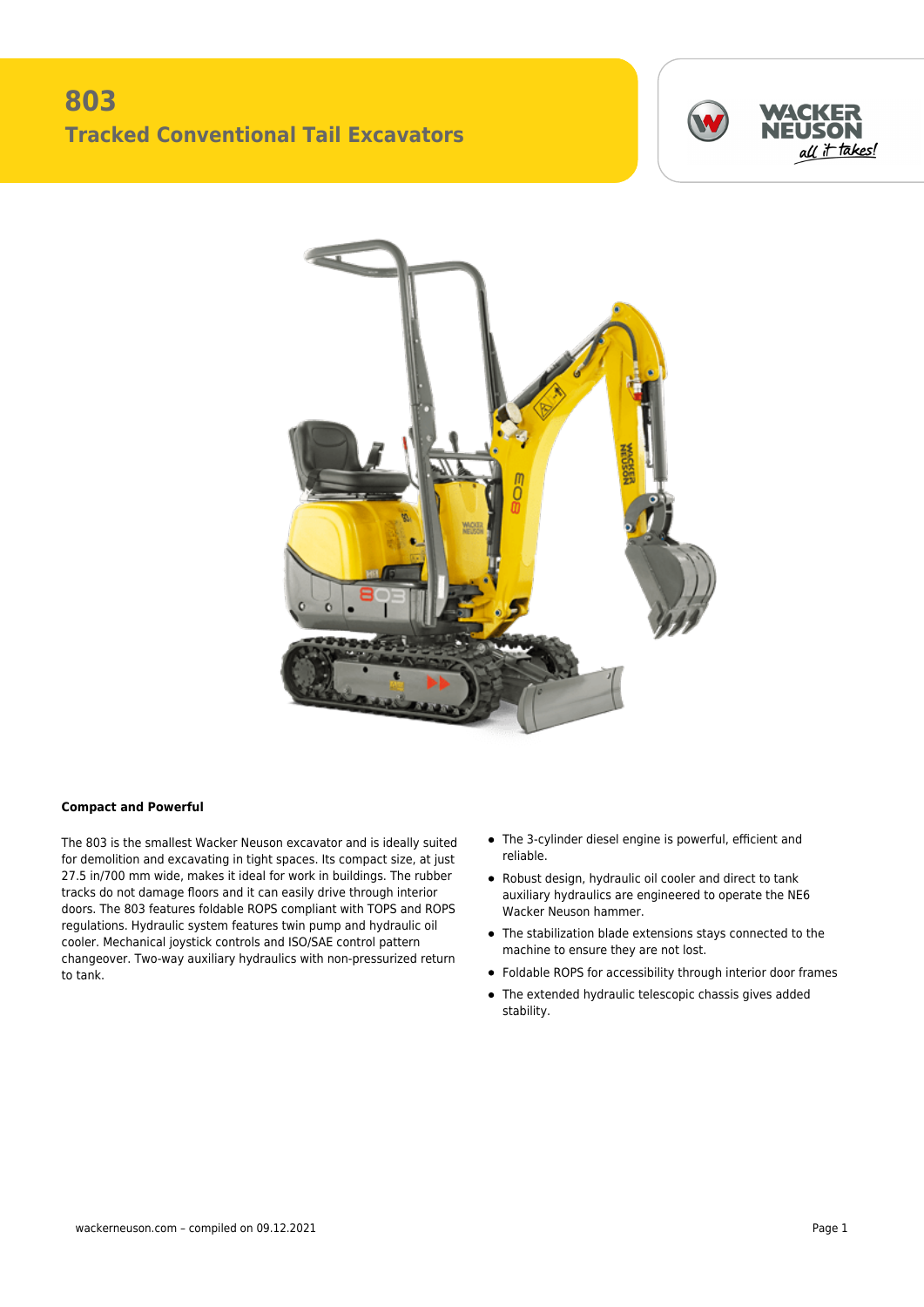## 803 Technical specifications

| <b>Operating data</b>                                  |                                       |  |
|--------------------------------------------------------|---------------------------------------|--|
| Shipping weight min.                                   | 2,055 lb                              |  |
| Operating weight                                       | 2,269 - 2,401 lb                      |  |
| Biting force max.                                      | 1,012 lbf                             |  |
| Breakout force max.                                    | 2,001 lbf                             |  |
| Digging depth max.                                     | 69.4 in                               |  |
| Dumping height                                         | 79.2 - 80.1 in                        |  |
| Digging radius max.                                    | 121.7 in                              |  |
| L x W x H                                              | 111.3 x 27.6 x 89 in                  |  |
| <b>Engine / Motor</b>                                  |                                       |  |
| Engine / Motor manufacturer                            | Yanmar                                |  |
| Engine / Motor type                                    | 3TNV74F                               |  |
| Engine / Motor                                         | Water-cooled 3-cylinder diesel engine |  |
| Displacement                                           | $60.6$ in <sup>3</sup>                |  |
| RPM / speed                                            | 2,500 rpm                             |  |
| Engine performance acc. to ISO                         | 15.4 hp                               |  |
| Battery                                                | 20 Ah                                 |  |
| Fuel tank capacity                                     | 1.8 US gal                            |  |
| Tank capacity                                          | 11 US qt                              |  |
| <b>Hydraulic system</b>                                |                                       |  |
| Duty pump                                              | 2 gear pumps                          |  |
| Max. flow rate                                         | $2.83 + 2.83$ US gpm                  |  |
| Operating pressure for working and traction hydraulics | 2,466 psi                             |  |
| Operating pressure Slewing gear                        | 1,015 psi                             |  |
| RPM / speed Superstructure                             | 8 rpm                                 |  |
| Hydraulic oil tank                                     | 3.7 US gal                            |  |
| <b>Undercarriage</b>                                   |                                       |  |
| Travel speed                                           | $1.1$ mph                             |  |
| Chain width                                            | $7.1$ in                              |  |
| Ground clearance                                       | $5.2$ in                              |  |
| <b>Dozer Blade</b>                                     |                                       |  |
| Width min.                                             | 27.6 in                               |  |
| Height                                                 | 7.9 in                                |  |
| <b>Sound level</b>                                     |                                       |  |
| Sound level (LwA) acc. to 2000/14/EC                   | 93 dB(A)                              |  |
| Cabin - specified sound pressure level LpA             | 77 dB(A)                              |  |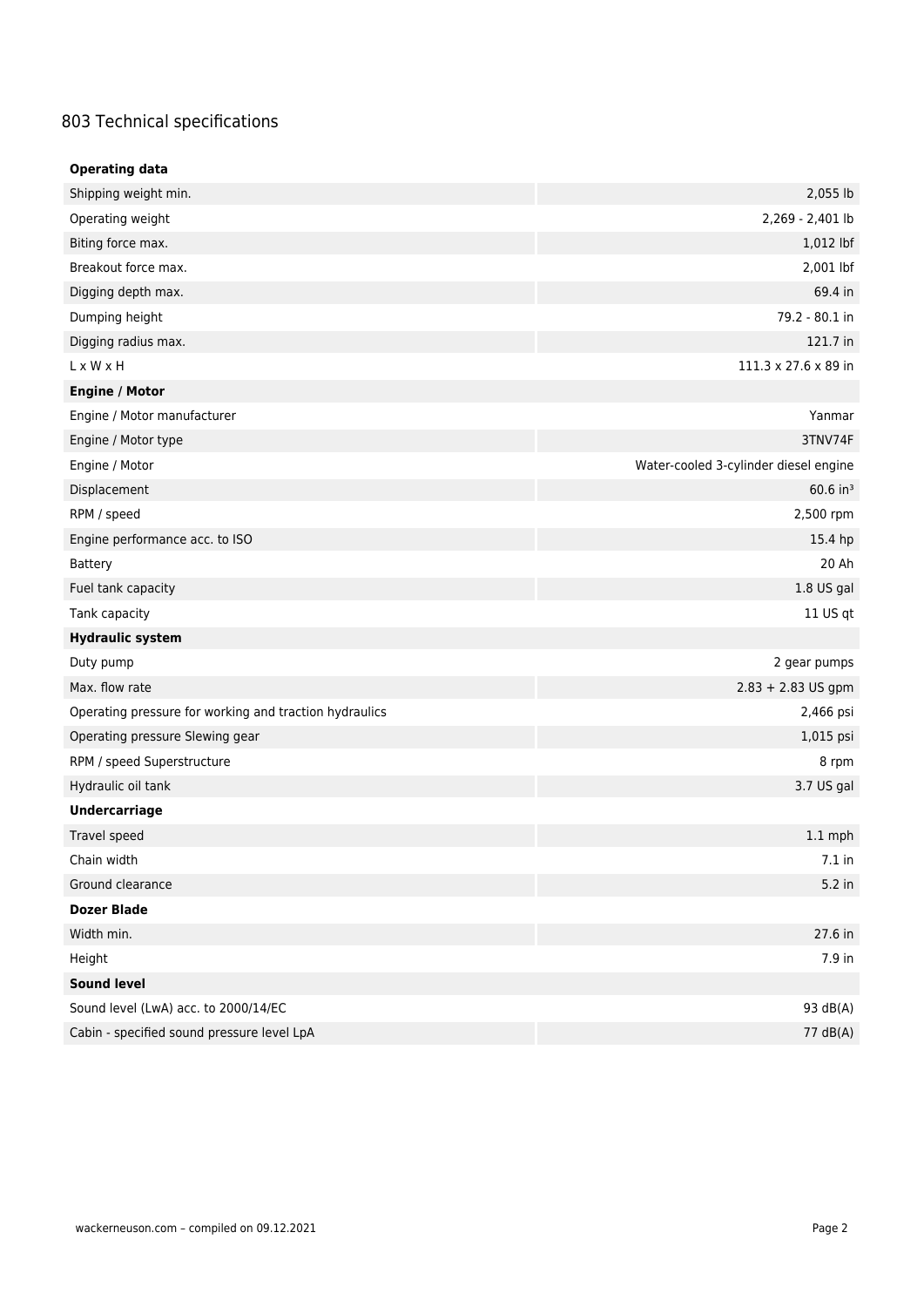## 803 Dimensions







| $A^*$ | Height                                           | 89 in         |
|-------|--------------------------------------------------|---------------|
| Α     | Height                                           | 56.2 in       |
| B     | Width                                            | 28.7 in       |
| B     | Width                                            | 27.6 in       |
| B     | Width                                            | 33.9 in       |
| C     | Transport length                                 | 111.3 in      |
| D     | Digging depth max.                               | 69.4 in       |
| E     | Insertion depth                                  | 52 in         |
| F     | Insertion height                                 | 112.7 in      |
| G     | Dump height max.                                 | 79.2 in       |
| H     | Digging radius max.                              | 121.7 in      |
| I.    | Range                                            | 119.2 in      |
|       | Rear swivel radius                               | 29.4 in       |
| K     | Arm displacement to centre of bucket, right side | 9.6 in        |
| Κ     | Arm displacement to centre of bucket, left side  | $11.1$ in     |
| L     | Lift height - Above ground                       | 7.8 in        |
| M     | Scraping depth - Below ground                    | 7 in          |
| N     | Length - Track                                   | 48 in         |
| O     | Turning angle - Boom system to the right         | 56 $^{\circ}$ |
| P     | Turning angle - Boom system to the left          | 55°           |